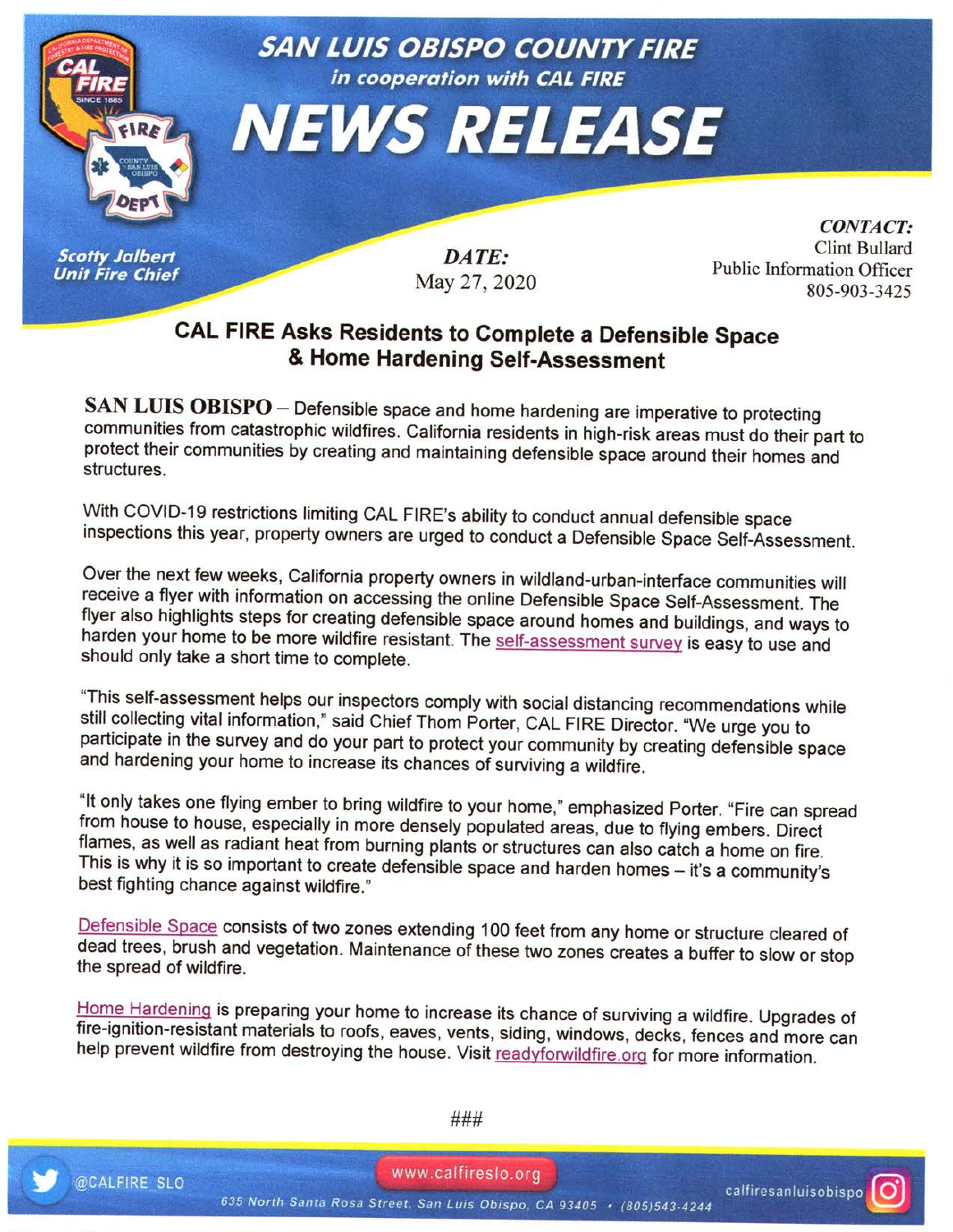# **WHERE ARE YOU WITH YOUR DEFENSIBLE SPACE?**

### **PLEASE PARTICIPATE-DEFENSIBLE SPACE SELF-ASSESSMENT**

### **WILDFIRE RISK IS INCREASING AND WITH STAY-AT-HOME ORDERS DUE TO COVID-19, TAKE TIME TO MAINTAIN DEFENSIBLESPACEAROUND YOUR HOME.**

**Help our inspedors comply with social distancing by letting us know how you are progressing with your Defensible Space. Please complete our Defensible Space Self-Assessment. To access, scan the QR code or visit www.fire.ca.gov/Dspace.**

These are the defensible space requirements for each property owner:

### **Zone 1 / Within 30 feet of all structures or to the property line (Refer to illustration below):**

- □ A. Remove all branches within 10 feet of any chimney or stovepipe outlet.
- o **B.** Remove leaves, needles or other vegetation on roofs, gutters, decks, porches, stairways, etc.
- $\Box$  **C.** Remove all dead and dying trees, branches and shrubs, or other plants adjacent to or overhanging buildings.
- $\square$  **D.** Remove all dead and dying grass, plants, shrubs, trees, branches, leaves, weeds and needles.
- o **E.** Remove or separote live flammable ground cover and shrubs.
- o **F.** Remove flammable vegetation and items that could catch fire which are adjacent to, or below, combustible decks, balconies, and stairs.

o **G.** Relocate exposed wood piles outside of Zone <sup>1</sup> unless completely covered in <sup>a</sup> fire-resistant material.

Zone 2 / Within 30-100 feet of all structures or to the property line (Refer to illustration below):

- $\Box$  **H.** Cut annual grasses and forbs down to a maximum height of 4 inches.
- o **I.** Remove fuels in accordance with the Fuel Separation or Continuous Tree Canopy guidelines (see bock).
- o **J.** All exposed woodpiles must have <sup>a</sup> minimum of <sup>10</sup> feet clearance, down to bare minerol soil, in all directions.
- □ K. Dead and dying woody surface fuels and aerial fuels shall be removed. Loose surface litter, normally consisting of fallen leaves or needles, twigs, bark, cones, and small branches, sholl be permitted to a maximum depth of 3 inches.

**All Zones / Within 100 feet of** all structures **or to the property line (Refer to illustration below):**

o **L.** logs or stumps embedded in the soil must be removed or isolated from other vegetation.

#### **Other Requirements:**

- o **M.** Outbuildings and liquid Propane Gas (lPG) storage tanks sholl have <sup>10</sup> feet of clearance to bare mineral soil and no flammable vegetation for an additional 10 feet around their exterior.
- □ N. Address numbers shall be displayed in contrasting colors (4<sup>"</sup> min. size) and readable from the street or access road.
- □ Equip chimney or stovepipe openings with a metal screen having openings between 3/8 inch and 1/2 inch.



## **KNOW THE LAW BE FIRE SMART**

100 feet of Defensible Space is required under the Public Resources Code (PRC) 4291. California Building Code Chapter 7A requires certain construction materials and methods for homes in wildland areas. Be sure to contact your local fire department for additional requirements to ensure your home is compliant with the law.

**READYFORWILDFIRE.ORG/THELAW** 

PRC \$ 4119. The department, or its duly authorized agent, shall enforce the state forest and fire laws. The department may inspect all properties, except the interior of dwellings, subject to the state forest and fire laws



**TAKE THE SELF· ASSESSMENT**